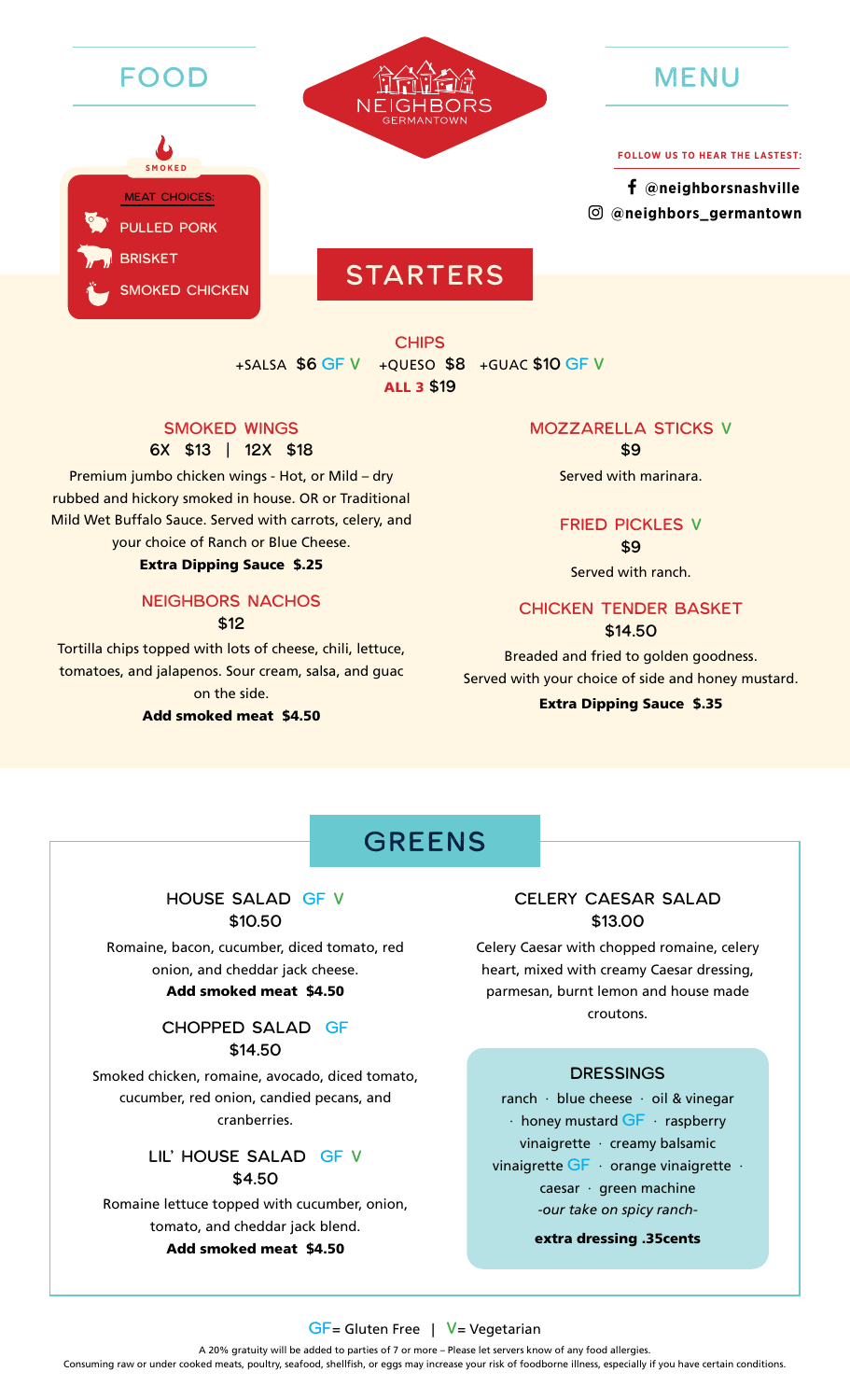

## ENTREES

### SERVED WITH A CHOICE OF SIDE

### CLUB SANDWICH

### \$14

Sliced turkey and ham, bacon, cheddar, lettuce, tomato, and mayo – stacked on sourdough.

### TURKEY WRAP

\$13

Sliced turkey, avocado, lettuce, tomato, red onion, and mayo – wrapped tight in a spinach tortilla.

### **BLT**

\$12

Bacon, lettuce, tomato, and mayo served on grilled sourdough.

### BRISKET SANDWICH \$15

House smoked brisket piled high on Texas toast. Served with BBQ sauce and carrot slaw on the side.

### PULLED PORK SANDWICH \$15

House smoked pork piled high on a toasted bun, served with BBQ sauce and carrot slaw on the side.

### CUBANO SANDWICH

### \$15

Cured Ham with our succulent house smoked pulled pork stacked on toasted bread and topped with melted swiss cheese, pickles, and mustard

### GRILLED CHEESE

\$8

American, cheddar, and pepper jack cheese melted on buttery Texas toast. Add ham \$2

### BLACK ANGUS BURGER \$14

7oz black angus beef (non-GMO and grain fed) served on a toasted bun with lettuce, tomato, onion, and mayo.

+Cheese \$.50 +Avocado \$2 +Bacon \$2

### BLACK BEAN VEGGIE BURGER V \$13

Our new black bean burger topped with smoked garlic aioli, lettuce, tomato, and onion.

Add cheese .50 (not vegan)

### LOADED BAKED POTATO \$9.50

Baked potato topped with cheese, bacon, sour cream, and chives (not served with a side). Add smoked meat \$4.50

### QUESADILLA

\$14

Your choice of smoked meat with melted cheddar-jack blend on a flour tortilla. Topped with cilantro and served with sour cream, BBQ, and salsa on the side.

### TACO TUESDAY

\$4.00 EACH Varying taco creations every Tuesday while

supplies last.



### SMOKED HORSERADISH POTATO SALAD V

Russet potatoes, diced celery, onion, chives, mayo, and a hint of smoked horseradish.

LIL' HOUSE SALAD GF V

Romaine lettuce topped with cucumber, onion, tomato, and cheddar jack blend.

### CRISPY BRUSSEL SPROUTS V

Tossed with rice wine vinegar, chili flakes, and chopped apples.

### DIP WORTHY GF V

Celery, carrots, and freshly sliced cucumbers served with your choice of ranch or blue cheese.

### FRIES V

Thin cut, deep fried, and delicious! Tossed in our house made seasoning.

### CARROT SLAW V

Ginger carrot slaw with tangy ginger slaw dressing, cabbage, shallots and cilantro.

#### GF= Gluten Free | V= Vegetarian

A 20% gratuity will be added to parties of 7 or more – Please let servers know of any food allergies. Consuming raw or under cooked meats, poultry, seafood, shellfish, or eggs may increase your risk of foodborne illness, especially if you have certain conditions.